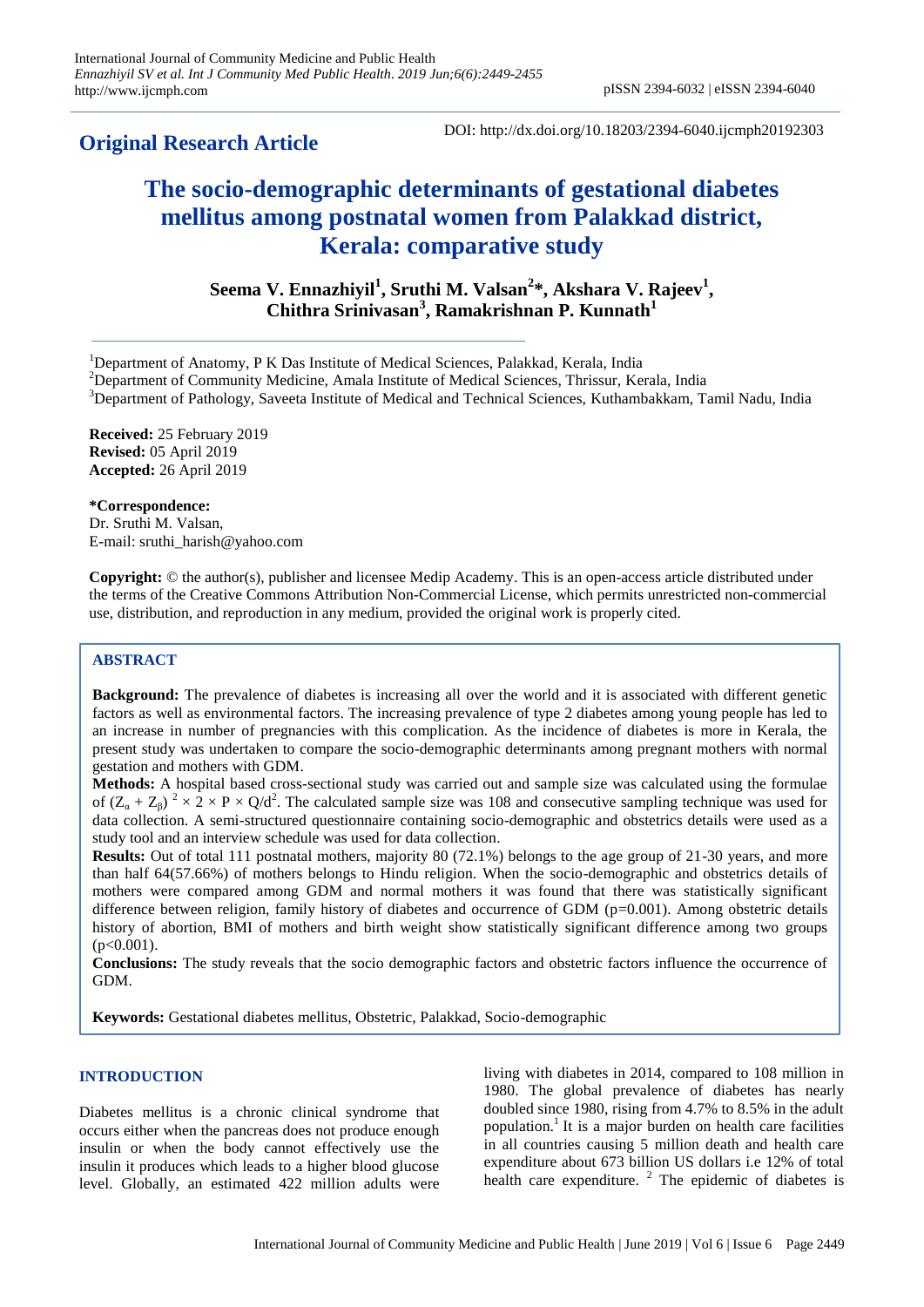growing at an unprecedented rate, the global pandemic of type 2 diabetes mellitus is higher in certain ethnic groups like India. WHO has predicted that by 2025 India will be having the greatest number of diabetic patients thus destines to become the "Diabetic Capital of the World." It is estimated that 41 million Indians have the disease and every fifth diabetic in the world is an Indian.<sup>3</sup> As per Indian Council of Medical Research (ICMR) report 2011, India have 62.4 million diabetic and 77.2 million pre diabetic people which is expected to increase in the coming years. Diabetes is a major public health problem in India with prevalence rates reported to be between 4.6% and 14% in urban areas, and 1.7% and 13.2% in rural areas. India has an estimated 62 million people with type 2 diabetes mellitus (DM); this number is expected to go up to 79.4 million by  $2025<sup>4</sup>$  According to prospective urban rural epidemiological study the prevalence of type 2 diabetes mellitus in India among males and females were 15% and 11% respectively.<sup>5</sup> The prevalence of diabetes in Kerala is as high as 20% which is double the national average of 8% and hence Kerala is known as the diabetic capital of India. In Kerala 27.9% of males and 19% of in females were suffering from this non communicable epidemic.<sup>6</sup> Kerala has a paradoxical increase of diabetes in rural dwellers and showed a prevalence of 11-19% in men and 15-22% in women in contrary to the national data showing the prevalence of diabetes is double in urban areas.<sup>7,8</sup> Another study from Kerala showed an incidence of type 2 diabetes among adults as high as  $11\%$ . A recent study conducted in urban population of Palakkad district in Kerala had come up with prevalence as  $65.68\%$ .<sup>10</sup>

Prevalence of diabetes varies considerably around the world, being associated with different genetic factors as well as environmental factors such as greater longevity, obesity, unsatisfactory diet, sedentary life style, increasing urbanization, economic development and familial history. $^{2}$  The incidence of diabetes continues to rise and increasingly affect individuals of all ages including young adult, children and women of child bearing age during pregnancy. The increasing prevalence of type 2 diabetes in general and in younger people in particular has led to an increase in number of pregnancies with this complication. $11$  Gestational diabetes mellitus (GDM) is defined as carbohydrate intolerance of variable severity with onset or first recognition during pregnancy. It is the most common medical complication of pregnancy with high maternal and fetal mortality and morbidity. The studies have shown that rise in prevalence of diabetes among general population always associated with parallel rise in GDM among pregnant mothers.<sup>12</sup> Diabetes complicates 1-20% of all pregnancies worldwide.<sup>13</sup> Indian women having higher prevalence of diabetes and their relative risk of developing GDM is 11.3 times compared with white women.<sup>14</sup> About 2% to 5% of the total pregnancies may be affected by diabetes mellitus in India. Among pregnancies complicated by diabetes mellitus, about 65% cases involve gestational diabetes mellitus, whereas 35% cases are associated with

pre-existing diabetes mellitus.<sup>15</sup> Studies carried out in different parts of India had shown the prevalence of ranges from 6.6% to 7.1%.<sup>16,17</sup> The racial differences in population also influence the disease prevalence and perinatal outcome in GDM.<sup>18</sup> Indian woman had higher prevalence of gestational diabetes at 22 to 25% as opposed to the worldwide prevalence figure of  $15\%$ .<sup>19</sup>In addition to these, GDM cases are expected to rise to 101.2 million by 2030. The prevalence of GDM in India varies from 3.8 to 21% in different parts of the country depending on the geographical locations and diagnostic methods used. GDM has been found to be more prevalent in urban areas rather than rural areas.<sup>20</sup> The prevalence of GDM was observed to be 15.9% in northern Kerala and 11.2 in southern Kerala. $21,22$ 

GDM is the most common medical complication of pregnancy with high maternal and fetal mortality and morbidity.<sup>11</sup> An early detection of patient's specific risks through screening and monitoring would allow early commencement of appropriate preventive and interventional therapies, and improvement of maternal and foetal outcomes. As the incidence of diabetes is more in Kerala, the present study was undertaken to compare the socio-demographic determinants among pregnant mothers with normal gestation and mothers with GDM.

# **METHODS**

A hospital based cross-sectional study was carried out at a tertiary care teaching institute of Palakkad district, Kerala. The sample size was calculated using the formulae of  $(Z_\alpha + Z_\beta)^2 \times 2 \times P \times Q / d^2$  where P is  $p_1 + p_2/2$ , Q= 100-P, d=  $p_1$ - $p_2$ ,  $Z_\alpha$  - alpha error as 1.96 and  $Z_\beta$  - beta error as 0.84. From a previous study the proportion of GDM cases with BMI more than 30 is taken as  $p_1 - 22\%$ and proportion of normal pregnancy with BMI more than 30 as  $p_2$  - 4%.<sup>23</sup> The calculated sample size was 108 and consecutive sampling technique was used for data collection. The postnatal women who had undergone regular antenatal visits and delivered their babies in the Department of Obstetrics and Gynecology, of our institution during 1 year period (June 2016 – June 2017) were the study subjects. Total 52 postnatal women without any complication during their antenatal period and 59 postnatal women diagnosed with GDM had given consent and included in the study. Women having any other pathological abnormalities like multiple pregnancy, pre-eclampsia, eclampsia, heart, liver, renal diseases, endocrine disorders and malignancies were excluded. A semi-structured questionnaire containing sociodemographic and obstetrics details were used as a study tool and an interview schedule was used for data collection. Pre-gestational BMI was taken as a BMI calculated at first antenatal visit. Gestational weight gain was calculated by subtracting pre gestational weight from gestational weight of last trimester. The institutional ethical clearance was obtained prior to the study and written informed consent was obtained from individual patient. The collected data was entered in Microsoft excel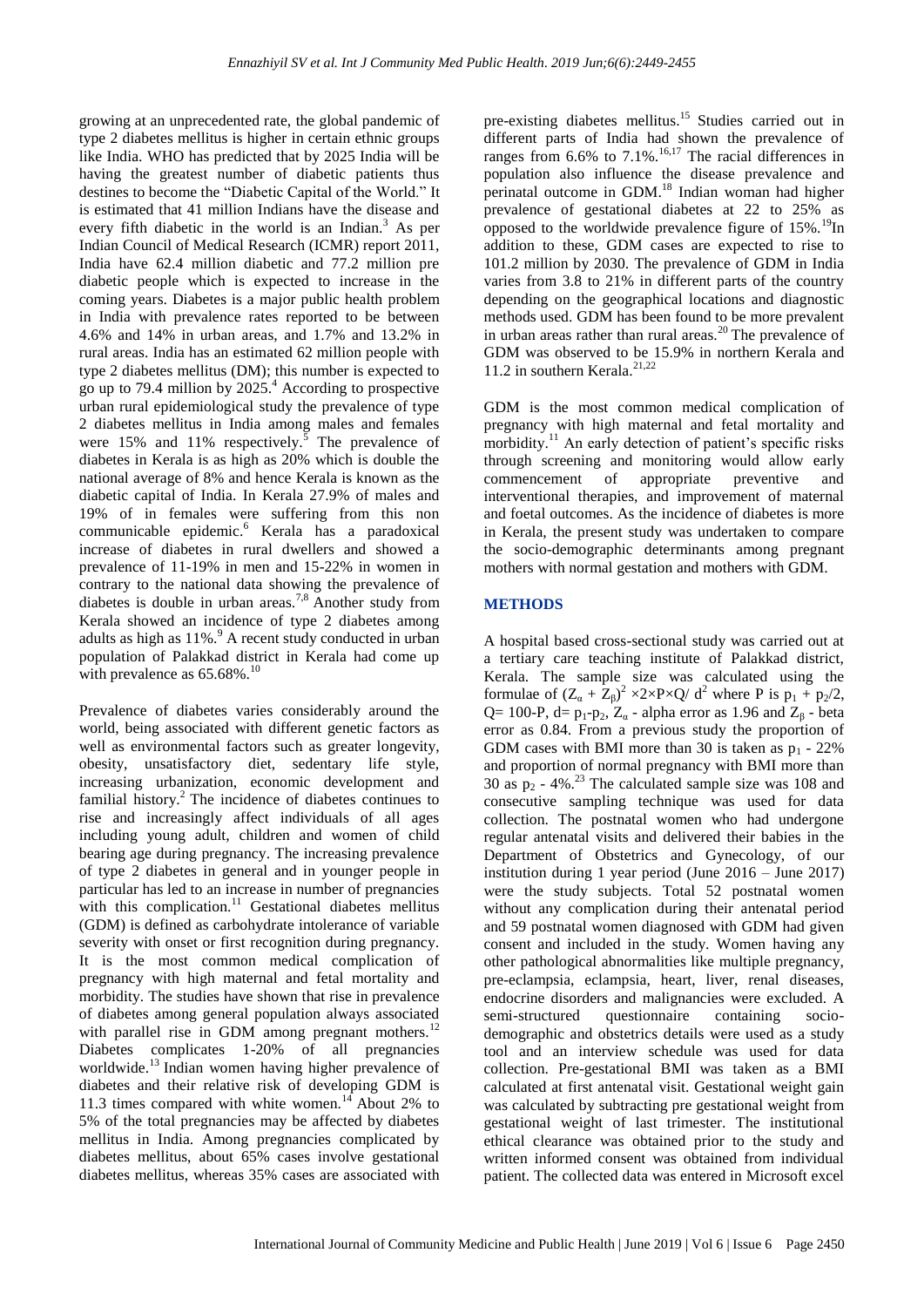and analyzed using SPSS 23 version. The categorical variables were expressed in proportion and continuous variables were expressed as mean and standard deviation. The appropriate statistical tests like chi-square and students t test were used for analysis. The level of significance was estimated with 95% confidence interval with  $p<0.05$ .

#### **RESULTS**

Out of total 111 postnatal mothers, majority 80 (72.1%) belongs to the age group of 21-30 years, 18 (10.8%) of mothers belongs to age 31-40 years, 12(10.8%) and 1 (0.9%) of mothers belongs to age  $\langle 20 \text{ and } \rangle 41$  years respectively. The mean age was 26.13±4.706. It ranges from 19 to 44. More than half 64(57.66%) of mothers belongs to Hindu religion and 44 (39.6%) were residing in rural area. Almost all mothers were taking mixed diet and only 1 mother is vegetarian. About 42 (37.83%) belongs to  $O+$  blood group and 47 (42.34%) of mothers had family history of type 2 diabetes mellitus (Table 1).

# **Table 1: Socio demographic details of study population.**

| <b>Parameter</b>                                 | <b>Classification</b> | Number $(\frac{0}{0})$<br>$(n=111)$ |
|--------------------------------------------------|-----------------------|-------------------------------------|
| Age                                              | $\leq 20$             | 12(10.8)                            |
|                                                  | 21-30                 | 80(72.1)                            |
|                                                  | $31 - 40$             | 18 (16.2)                           |
|                                                  | >41                   | 1(0.9)                              |
| <b>Place</b>                                     | Urban                 | 26(23.4)                            |
|                                                  | Rural                 | 44 (39.6)                           |
| <b>Religion</b>                                  | Hindu                 | 64 (57.66)                          |
|                                                  | Muslim                | 43 (38.74)                          |
|                                                  | Christian             | 4(3.60)                             |
| <b>Diet</b>                                      | Veg                   | 1(0.9)                              |
|                                                  | Non-veg               | 110 (99.1)                          |
|                                                  | $O+ve$                | 42 (37.83)                          |
|                                                  | $O$ -ve               | 3(2.70)                             |
|                                                  | $AB+VE$               | 5(4.50)                             |
| <b>Blood</b> group                               | $A+VE$                | 30 (27.02)                          |
|                                                  | $B+VE$                | 30 (27.02)                          |
|                                                  | <b>B-VE</b>           | 1(0.9)                              |
| <b>Family history</b><br>of diabetes<br>mellitus | No family history     | 64 (57.65)                          |
|                                                  | Maternal side         | 22(19.8)                            |
|                                                  | Paternal side         | 13 (11.71)                          |
|                                                  | Both parents          | 12 (10.81)                          |

Among 111 postnatal mother 38 (34.2%) of mothers were primigravida and rest 73 (65.8%) were multigravida. Out of total 73 multigravida mothers, 27 (36.98%) of mothers had previous history of abortion. The BMI was assessed taking weight and height of mothers at third trimester from previous records and found that mean BMI was 22.02±3.82 ranging from 14.94–35.4. The gestational weight gain was also assessed and found that mean was 8.82±4.29 ranging from 4- 24 kgs. The birth weights of babies were also taken and the mean birth weight was 2.96 $\pm$ 0.3 ranging from 2 – 4.1 kg (Table 2).

#### **Table 2: Obstetrics details of study population.**

| <b>Parameter</b>                  | <b>Classification</b> | Number $(\% )$ |
|-----------------------------------|-----------------------|----------------|
| Gravida                           | 1                     | 38 (34.2)      |
|                                   | 2                     | 27(24.3)       |
|                                   | 3                     | 20(18)         |
|                                   | 4                     | 14 (12.6)      |
|                                   | 5                     | 7(6.3)         |
|                                   | 6                     | 5(4.5)         |
|                                   | $Mean \pm SD$         | Range          |
| Height                            | $154.14 \pm 5.54$     | 139-172        |
| <b>BMI</b>                        | $22.02 + 3.82$        | 14.94–35.4     |
| <b>Gestational</b><br>weight gain | $8.82 + 4.29$         | $4 - 24$       |
| Birth weight of<br><b>babies</b>  | $2.96 \pm 0.3$        | $2 - 4.1$      |

Out of 111 post natal mother, 52 mothers had no complications during their antenatal period and 59 mothers had gestational diabetes mellitus. The socio demographic details were compared among gestational diabetic mellitus group and normal antenatal mothers. Out of total 18 mothers in the age group 31-40years more than half 12 (66.7%)of them had gestational diabetes mellitus and out of 80 mothers in the age group 21 -30 years only 42(52.5%) of them had GDM. As the age increases the incidence of GDM also increases. But this difference is not statistically significance. There was a difference in mean age of mothers among GDM group and normal mother groups. The mean age of mothers among GDM mothers was 26.56±4.473 which was higher than normal mothers groups the mean was 25.63±4.955. But this difference was not statistically significant (t value -1.027, p=0.307). Present study found risk of developing GDM was found more in 26-30 year age group (OR=12.85; 2.31-74.087) and 31-35 year age group (OR=35.00; 4.195-291.98) as compared to  $\leq 20$ years age group. There was a statistically significant difference between religion and GDM. Among 64 Hindu mothers 40 (62.5%) of mothers had GDM and 24 (37.5%) of them had normal antenatal mothers. Out of 4 Christian mothers all 4 (100%) had GDM (p=0.001). There was no statistical significance exist between two groups when residence and blood group were compared. But the family history of diabetes mellitus shows a statistically significant difference between two groups. Out of 12 mothers with family history of diabetes mellitus among both parents majority 10 (83.3%) of mothers had GDM and among 64 mothers without family history of diabetes mellitus more than half  $41(64.1\%)$ were normal antenatal period (p=0.001) (Table 3).

Out of total 59 GDM mothers, 24 mothers were primigravida and 31 mothers had history of GDM in previous pregnancy. When the obstetrics determinants were compared among GDM and normal pregnancy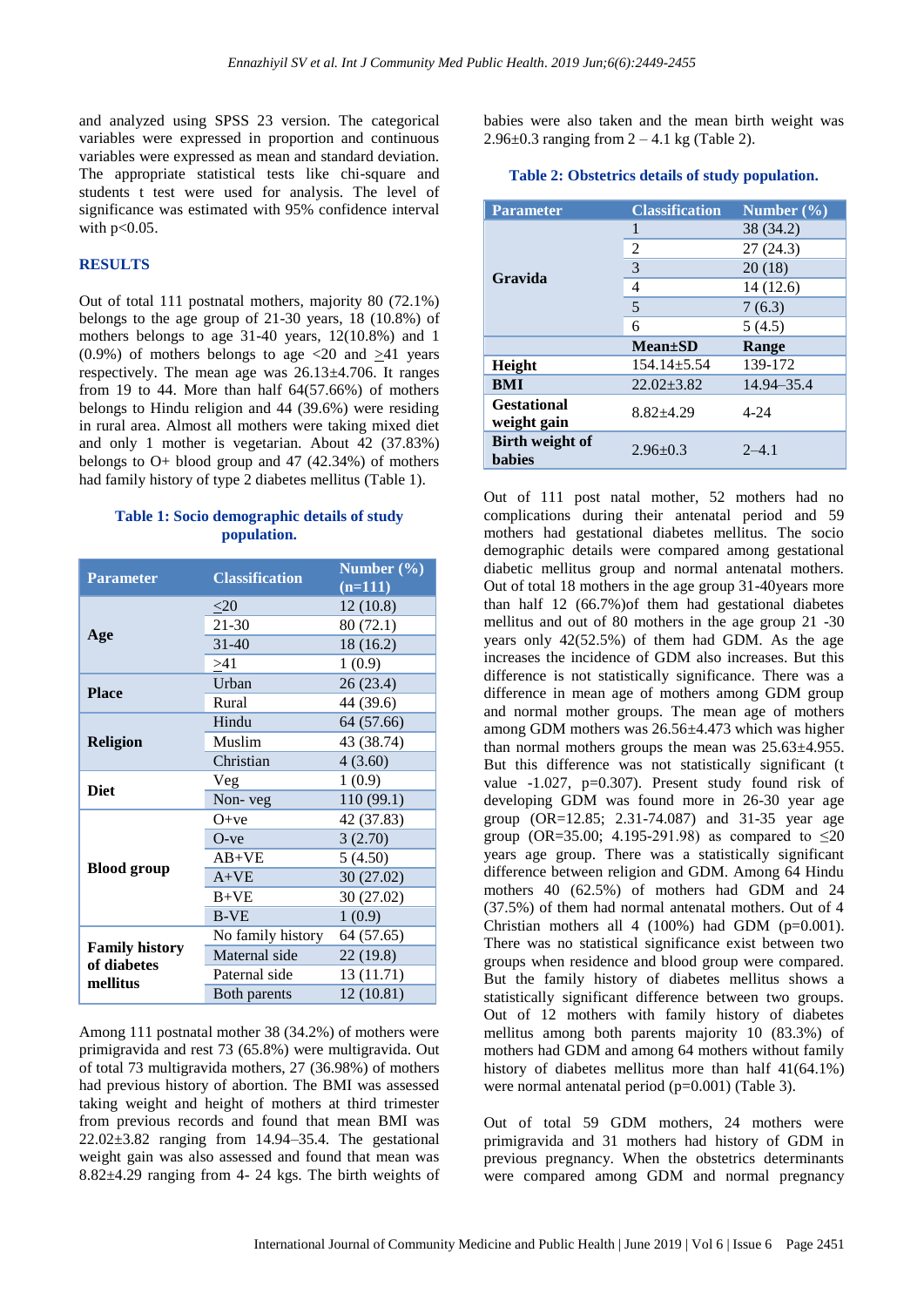group it was found among those mothers who had previous history of abortion had higher incidence of GDM in present pregnancy. Out of total 27 mothers who had abortion, 18 (66.67%) of mothers had GDM and out of total 46 mothers who had no history of abortion only 17 (37%) of mothers had GDM and this difference was statistically significant (p=0.04). Another finding obtained from this study was that the mean height of women in GDM group was  $153.75 \pm 5.71$  lesser than normal group  $(154.57\pm5.36)$  but this difference was not statistically significant. The GDM group has higher BMI  $(23.36\pm3.92)$  compared with normal group  $(20.51\pm3.11)$ . This difference was statistically significant (p value -

0.0001). There was also statistically significant difference between birth weight of babies among GDM and normal group ( $p=0.0009$ ). When the gender of babies were taken it was found mothers delivered male babies had higher incidence of GDM. But this difference was not statistically significant (Table 4). Out of total 59 GDM mothers 36 mothers were on insulin therapy and rest 23 were on diet control. The birth weight of GDM mothers babies were compared between insulin therapy and diet control. The mean birth weight of babies on insulin therapy was  $3.10\pm0.39$  and on diet control was  $2.98\pm0.29$  $(p=0.18)$ .

#### **Table 3: Comparison of socio demographic details of study population among GDM and normal pregnancy.**

|                                       |                       | Group      |               |                |                                           |
|---------------------------------------|-----------------------|------------|---------------|----------------|-------------------------------------------|
| <b>Parameter</b>                      | <b>Classification</b> | <b>GDM</b> | <b>Normal</b> | <b>Total</b>   | <b>Statistical significance</b>           |
|                                       |                       | $N(\%)$    | $N(\%)$       |                |                                           |
| Age                                   | $<$ 20                | 5(41.7)    | 7(58.3)       | 12             | Fischer's exact value -3.518<br>$P=0.318$ |
|                                       | $21 - 30$             | 42 (52.5)  | 38 (47.5)     | 80             |                                           |
|                                       | $31-40$               | 12(66.7)   | 6(33.33)      | 18             |                                           |
|                                       | >41                   | $\Omega$   | 1(100)        | 1              |                                           |
| <b>Religion</b>                       | Hindu                 | 40(62.5)   | 24(37.5)      | 64             | Fischer's exact value 13.13<br>$P=0.001$  |
|                                       | Muslim                | 15 (34.9)  | 28 (65.1)     | 43             |                                           |
|                                       | Christian             | 4(100)     | $\Omega$      | $\overline{4}$ |                                           |
| <b>Residence</b>                      | Urban                 | 15(57.7)   | 11(42.3)      | 26             | Chi square value $-0.281$ ,<br>$P=0.59$   |
|                                       | Rural                 | 44(51.8)   | 41(48.2)      | 85             |                                           |
|                                       | $O+ve$                | 20(47.6)   | 22(52.4)      | 42             |                                           |
|                                       | $O$ -ve               | 1(33.3)    | 29(66.7)      | 3              | Fisher's exact value-                     |
|                                       | $AB+VE$               | 1(20)      | 4(80)         | 5              | 6.838                                     |
| <b>Blood</b> group                    | $A+VE$                | 20(66.7)   | 10(33.3)      | 30             | $P=0.233$                                 |
|                                       | $B+VE$                | 16(53.3)   | 14(46.7)      | 30             |                                           |
|                                       | <b>B-VE</b>           |            | $\Omega$      | 1              |                                           |
| Family h/o of<br>diabetes<br>mellitus | No history            | 23 (35.9)  | 41(64.1)      | 64             | Fischer's exact value -13.91<br>$P=0.001$ |
|                                       | Maternal side         | 17(77.3)   | 5(22.7)       | 22             |                                           |
|                                       | Paternal side         | 9(69.2)    | 4(30.8)       | 13             |                                           |
|                                       | Both parents          | 10(83.3)   | 2(16.7)       | 12             |                                           |

#### **Table 4: Comparison of obstetrics determinants among GDM mothers and normal antenatal mothers.**

| <b>Parameter</b>  | <b>Classification</b> | <b>Group</b> |               | <b>Total</b> |                                             |
|-------------------|-----------------------|--------------|---------------|--------------|---------------------------------------------|
|                   |                       | <b>GDM</b>   | <b>Normal</b> |              | <b>Statistical significance</b>             |
| Gravida           |                       | 24(63.2)     | 14 (36.8)     | 38           |                                             |
|                   | 2                     | 14(51.9)     | 13(48.1)      | 27           |                                             |
|                   | 3                     | 7(35)        | 13(65)        | 20           | Fischer's Exact Value-<br>6.77<br>$P=0.238$ |
|                   | $\overline{4}$        | 9(64.3)      | 5(35.7)       | 14           |                                             |
|                   | 5                     | 2(28.6)      | 5(71.4)       | 7            |                                             |
|                   | 6                     | 3(60)        | 2(40)         | 5            |                                             |
| <b>History of</b> | Yes                   | 18 (66.67)   | 9(33.33)      | 27           |                                             |
| <b>Abortion</b>   |                       |              |               |              | Chi-quare value- 6.36                       |
| $(Total - 73)$    | No                    | 17(37)       | 29(63)        | 46           | $P=0.04$                                    |
| <b>Excluding</b>  |                       |              |               |              |                                             |
| Primi gravida     |                       |              |               |              |                                             |
| <b>Gender of</b>  | Male                  | 37(57.8)     | 27(42.2)      | 64           | Chi square value –                          |
| baby              | Female                | 22(46.8)     | 25(53.2)      | 47           | $1.31$ ; p=0.251                            |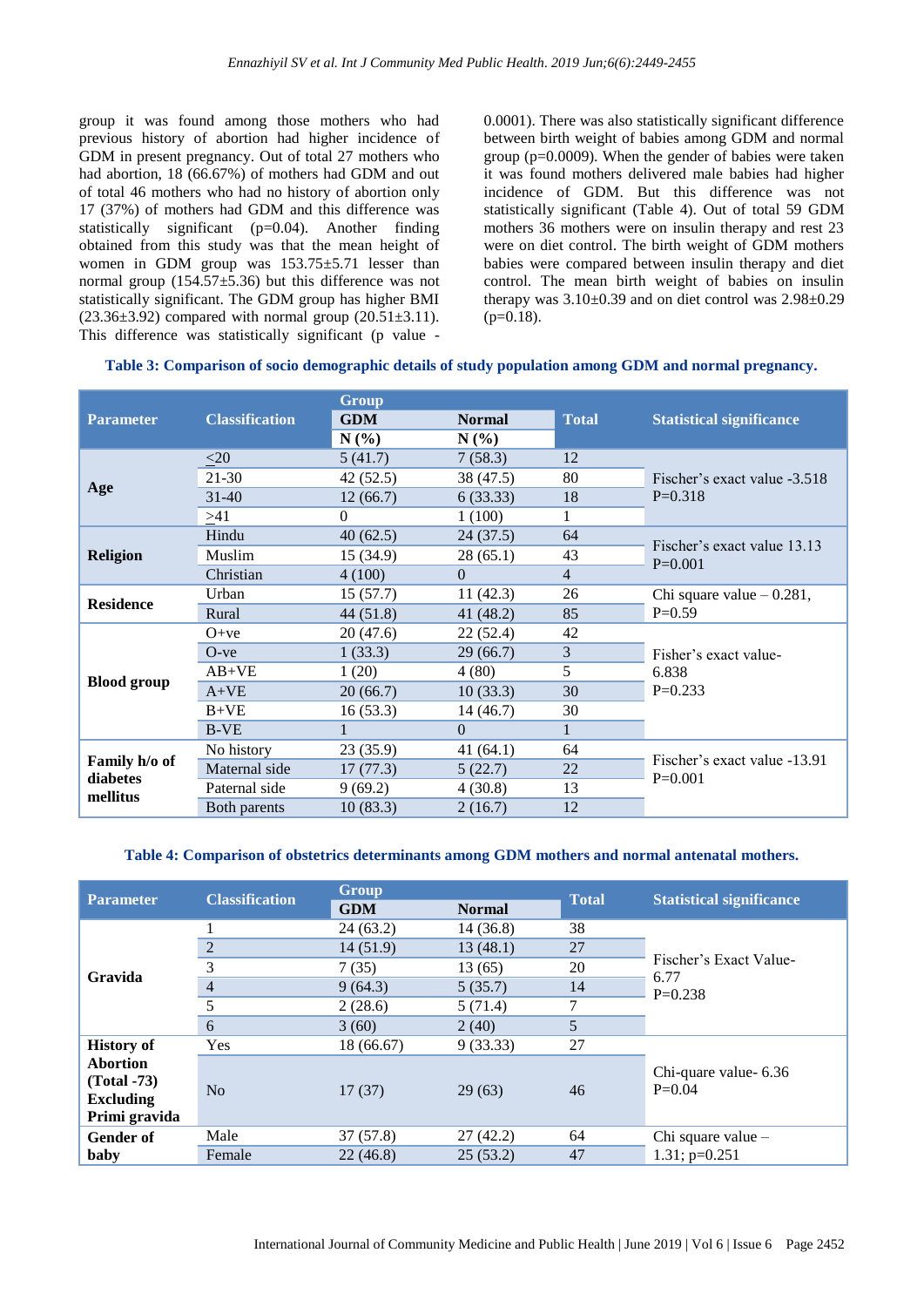|                                | Group              |                    |                                 |
|--------------------------------|--------------------|--------------------|---------------------------------|
| <b>Parameter</b>               | <b>GDM</b>         | <b>Normal</b>      | <b>Statistical significance</b> |
|                                | Mean+Std deviation | Mean±Std deviation |                                 |
| Height                         | $153.75 + 5.71$    | $154.57 \pm 5.36$  | t value=0.78; $p=0.43$          |
| <b>BMI</b>                     | $23.36 \pm 3.92$   | $20.51 \pm 3.11$   | t value=4.27; $p=0.0001$        |
| <b>Gestational weight gain</b> | $9.19 + 4.52$      | $8.40 \pm 4.00$    | t value= $1.08$ ; p= $0.338$    |
| <b>Birth weight of babies</b>  | $3.055 \pm 0.35$   | $2.87 \pm 0.36$    | t value= $2.64$ ; p= $0.009$    |

# **Table 5: Comparison of height, BMI, gestational weight gain and birth weight among GDM and normal pregnancy group.**

#### **DISCUSSION**

The present study compared the socio demographic and obstetrics determinants among normal antenatal mothers and GDM mothers. The previous studies had reported that the increasing age of mother is a high risk for GDM.<sup>23-32</sup> The present study also showed that as the age increases the incidence of GDM also increases and mean age of mothers among GDM group is higher than normal group. The previous study done by Kavitha <sup>23</sup> had shown that there was a higher incidence of GDM among Muslim religion, whereas another study done by Arora et al showed higher incidence of GDM among Hindu religion.<sup>28</sup> The present study also found that GDM was significantly more in Hindus than Muslims. The residence of mothers also influences the occurrence of GDM. The previous studies done by Kavitha & Arora. had associated GDM with urban residence.<sup>23</sup> In our study there is no significant association of GDM with the residence area. Both in urban and rural residence, more than half of mothers had GDM. As the hospital is situated in the rural place the result cannot be generalized but it confirms GDM is common in rural residents too. Out of 85 mothers residing in rural area 44 (51.8%) of mothers had GDM. This may be due to higher prevalence of Diabetes mellitus in rural area in Kerala.

The obstetric determinants like low maternal height $28$ and increasing BMI were found to be strongly associated with GDM.<sup>23,28,30</sup> In the present study also got a statistically significant association between BMI and GDM (p=0.0001). Mean maternal height was found less in GDM group but was not statistically significant. The GDM cases are even found to be related with increasing parity and spontaneous abortion.<sup>30-32</sup> In the present study there was no significant association between parity and GDM, but the previous history of abortion was significantly associated with GDM. The birth weight of babies was compared among both groups and in accordance to a previous study found a statistically significant association ( $p=0.009$ ) with GDM.<sup>25</sup> The mean birth weight was higher among GDM group. The mean gestational weight gain in GDM was higher but was not statistically significant. The family history of Diabetes and previous history of GDM were also another factors which influence the development of GDM.<sup>23,30,32</sup> In

accordance to the previous studies the present study also got a statistically significant (p=0.0001) link between GDM and family history. The present study even investigated the role of maternal blood group and fetal sex in the emergence of GDM and found no association. The role of maternal blood group in GDM was studied previously and the result was in accordance to ours.<sup>23</sup>

The consumption of non vegetarian diet is found to be a risk factor for GDM, but in our study all the participants except one were non vegetarians.<sup>26</sup> It signifies that BMI of the mother should be considered relevant than the diet.

This study would be helpful to increase the public awareness regarding the role of socio-demographic and obstetric factors in the development of GDM. The study reveals that the socio demographic factors like age, religion, family history of Diabetes mellitus and obstetric determinants like previous history of abortion, maternal height, maternal BMI and birth weight of babies influence the occurrence of GDM.

#### *Recommendations*

Antenatal screening for GDM should be made mandatory for all the pregnant mothers. This study would even alert the physician about the alarming increase in the prevalence of GDM in the rural areas of Kerala and would initiate necessary health awareness programs among adult females which would help them in early detection of GDM and prevention of maternal and fetal complications.

#### *Limitation and future scope*

The hospital was located in a rural place where the study was conducted. So most of the inflow patients belong to rural population. Study can be done in large population at multicentre hospitals.

#### **ACKNOWLEDGEMENTS**

Authors are grateful to all the respondents who participated in the study. The authors would also like to thank the Obstetrics department of P K Das Institute of Medical Sciences, for their cooperation in data collection.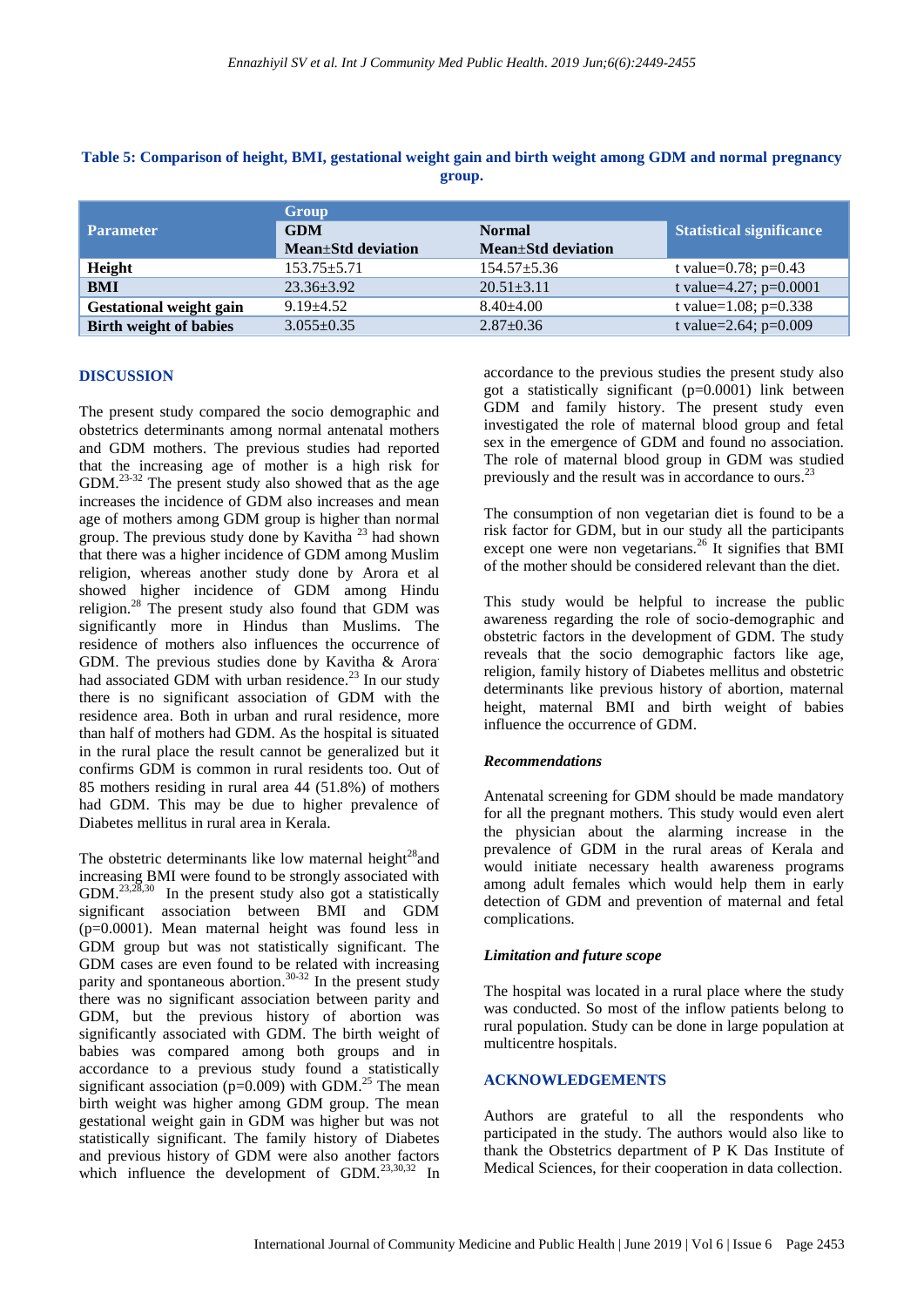*Funding: No funding sources Conflict of interest: None declared Ethical approval: The study was approved by the Institutional Ethics Committee*

#### **REFERENCES**

- 1. WHO Global report on diabetes mellitus; 2016. Available at: https://apps.who.int/iris/bitstream/ 10665/204871/1/9789241565257\_eng.pdf. Accessed on 3 June 2018.
- 2. Stuart HR, Ian DP, Mark WS, Richard PH. Illustrated by Robert B. Davidson's principles and practice of medicine Diabetesmellitus. Elsevier. Edinbergh, London, Newyork, Oxford, Philadeiphia. St Louis Sydney. 2018;23:719-62.
- 3. Kumar A, Goel MK, Jain RB, Khanna P, Chaudhary V. India towards diabetes control: Key issues. Australas Med J. 2013;6(10):524-31.
- 4. Anjana RM, Pradeepa R, Deepa M, Datta M, Sudha V, Unnikrishnan R. Prevalence of diabetes and pre diabetes impaired fasting glucose and/or impaired glucose tolerance in urban and rural India:phase I results of the Indian Council of Medical Research India Diabetes (ICMR-INDIAB) study. Diabetologia. 2011;54:3022-7.
- 5. Dagenais GR. Variations in Diabetes Prevalence in Low-, Middle-, and High-Income Countries:Results From the Prospective Urban and Rural Epidemiological Study. Diabetes Care. 2016;39(5):780-7.
- 6. Mohan V, Sandeep S, Deepa R, Shah B, Varghese C. Epidemiology of type 2 diabetes: Indian scenario. Indian J Med Res. 2007;125(3):217-30.
- 7. Thankappan KR, Shah B, Mathur P. Risk factor profile for chronic non-communicable diseases:results of a community-based study in Kerala, India. Indian J Med Res. 2010;131:53-63.
- 8. Shah B, Mathur P. Surveillance of cardiovascular disease risk factors in India:the need & scope. Indian J Med Res. 2010;132(5):634-42.
- 9. Menon VU Prevalence of known and undetected diabetes and associated risk factors in central Kerala – ADEPS. Diabetes Res Clin Pract Dec. 2006;74(3):289-94.
- 10. Ameesh M, Murugan S. Prevalence and its risk factors of diabetic patients in urban area of Palakkad:an observational study. Int J Community Med Public Health. 2017;4:3721-6.
- 11. Cunningham FG, Leveno KJ, Bloom SL, Spong CY, Dashe JS, Hoffman BL, et al. Williams obstetrics. 24th edition. New York: McGraw-Hill Education. 2014.
- 12. Ambrish Mithal, Beena Bansal, and Sanjay Kalra. Gestational diabetes in India: Science and society. Indian J Endocrinol Metab. 2015;19(6):701–4.
- 13. Landon MB, Gabbe SG. Diabetes mellitus and pregnancy. Obstet Gynecol Clin North Am. 1992;19:633-54.
- 14. Dorhost A, Paterson CM, Nicholls JS, Wadsworth J, Chiu DC, Elkeles RS, et al. High prevalence of GDM in women from ethnic minority groups. Diabetic Med. 1992;9:820-5.
- 15. Saxena R. Bedside obstetrics and gynaecology. New Delhi: Jaypee Brothers Medical Publishers (P) Ltd; 2010. Chapter 13, Gestational Diabetes. 2010: 234- 255.
- 16. Kalra P, Kachhwaha CP, Singh HV. Prevalence of gestational diabetes mellitus and its outcome in western Rajasthan. Indian J Endocr Metab. 2013;17(4):677-80.
- 17. Rajput R, Yadav Y, Nanda S, RajputM. Prevalence of gestational diabetes mellitus and associated risk factors at a tertiary care hospital in Haryana. Indian J Med Res. 2013;137:728-33.
- 18. Sharon LD, Byod EM, Nam H. Gestational diabetes mellitus: influence of race on disease prevalence and perinatal outcome in a U.S population. Diabetes. 1991;40(2):25-9.
- 19. Chhibber R. High prevalence of gestational diabetes among Indian women, Communications, Public Health Foundation of India, Delhi, 2015.
- 20. Seshiah V, Balaji V, Balaji MS, Paneerselvam A, Kapur A. Pregnancy and diabetes scenario around the world: India int J Gynaecol Obstet. 2009;104(suppl 1):S35-8.
- 21. Manju AM, Abin C. Evaluation of Prevalence and Risk Factors of Gestational Diabetes in a Tertiary Care Hospital in Kerala. Diabetes and Metabolic Syndrome Clin Res Rev. 2015;9(4):68-71.
- 22. Paulose KP. Prevalence of Gestational Diabetes in South Kerala. Kerala Med J. 2008;1(2).
- 23. Kavita M, Krishan KM, Kusum LM, Kusum LG, Mahesh CV, Amita K. Bio-Socio-demographic Risk factors of Gestational Diabetes: A Case Control Study. Int Multispecialty J Health. 2017;3(5):139- 44.
- 24. Kalra P, Kachhwaha CP, Singh HV. Prevalence of gestational diabetes mellitus and its outcome in western Rajasthan. Indian J Endocrinol Metabol. 2013;17(4):677-80.
- 25. Sreekanthan K, Belicita A, Rajendran K, Vijayakumar A. Prevalence of Gestational Diabetes Mellitus in aMedical College in South India:A Pilot Study. Indian J Clin Pract. 2014;25(4):342-7.
- 26. Aggarwal P. Association of polymorphisms in angiotensin-converting enzyme gene with gestational diabetes mellitus in Indian Women. Int J App Basic Med Res. 2016;6:31-7.
- 27. Rajesh R, Yogesh Y, Smiti N, Meena R. Prevalence of gestational diabetes mellitus & associated risk factors at a tertiary care hospital in Haryana .Indian J Med Res. 2013;37:728-33.
- 28. Arora GP, Thaman RG, Prasad RB, Almgren P, Brøns C, Groop LC, et al. Prevalence and risk factors of gestational diabetes in Punjab, North India:Results from a population screening program. Eur J Endocrinol. 2015;173:257-67.